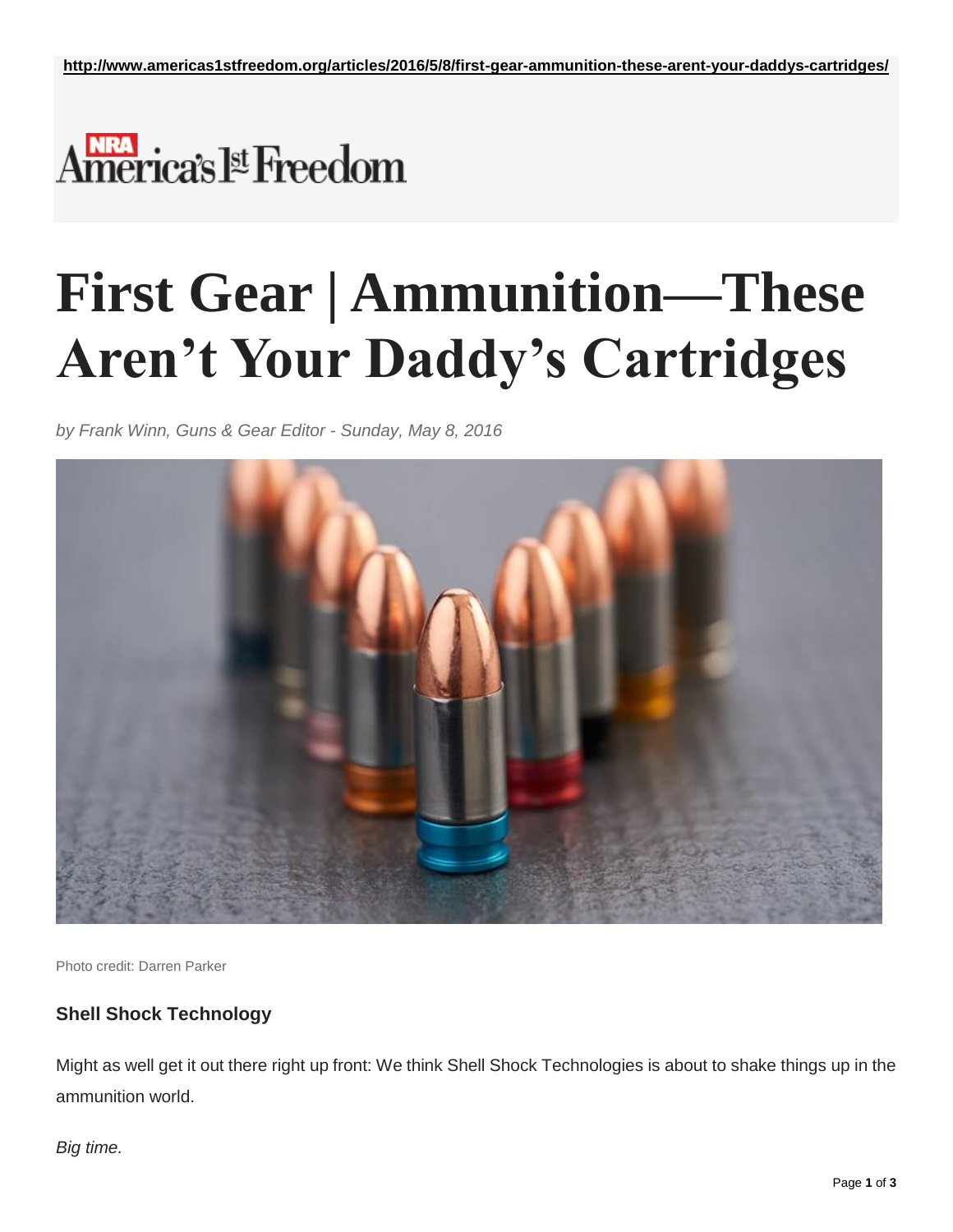

*Sub 1" 10-shot groups were no problem at middling ranges.*

The Westport, Conn., firm showed First Gear their NAS<sup>3</sup> Two-Piece Shell technology a couple of weeks ago through the auspices of the ever-hospitable [Richard Abramson](http://www.americas1stfreedom.org/articles/2016/4/20/active-shooter-response-training-goes-live/) of the [Centennial Gun Club.](http://www.centennialgunclub.com/) Despite electric glee—Richard assures us we hid it well—we raced home with the provided samples and shot them in every 9 mm we could round up. It was hard not to be impressed from every perspective, and there are a whole lot of those.

The big one is that they shoot just great. We tried our samples in several [Glocks,](http://www.americas1stfreedom.org/articles/2016/4/1/mos-definitely/) a [Springfield XD,](http://www.springfield-armory.com/products/xd-service-model-9mm/) a Grand Power [X-Calibur,](http://www.grandpower.eu/kategoria-14-clanok-22-detail-x-calibur-#ad-image-0) a [Kimber](http://www.kimberamerica.com/stainless-raptor-ii-45acp) and a [JP PCC AR.](https://www.jprifles.com/1.2.13_GMR-13.php) Almost as important, if you really like to shoot (and hence, handload), the cases are the reloader's dream made real—magnetically retrievable.